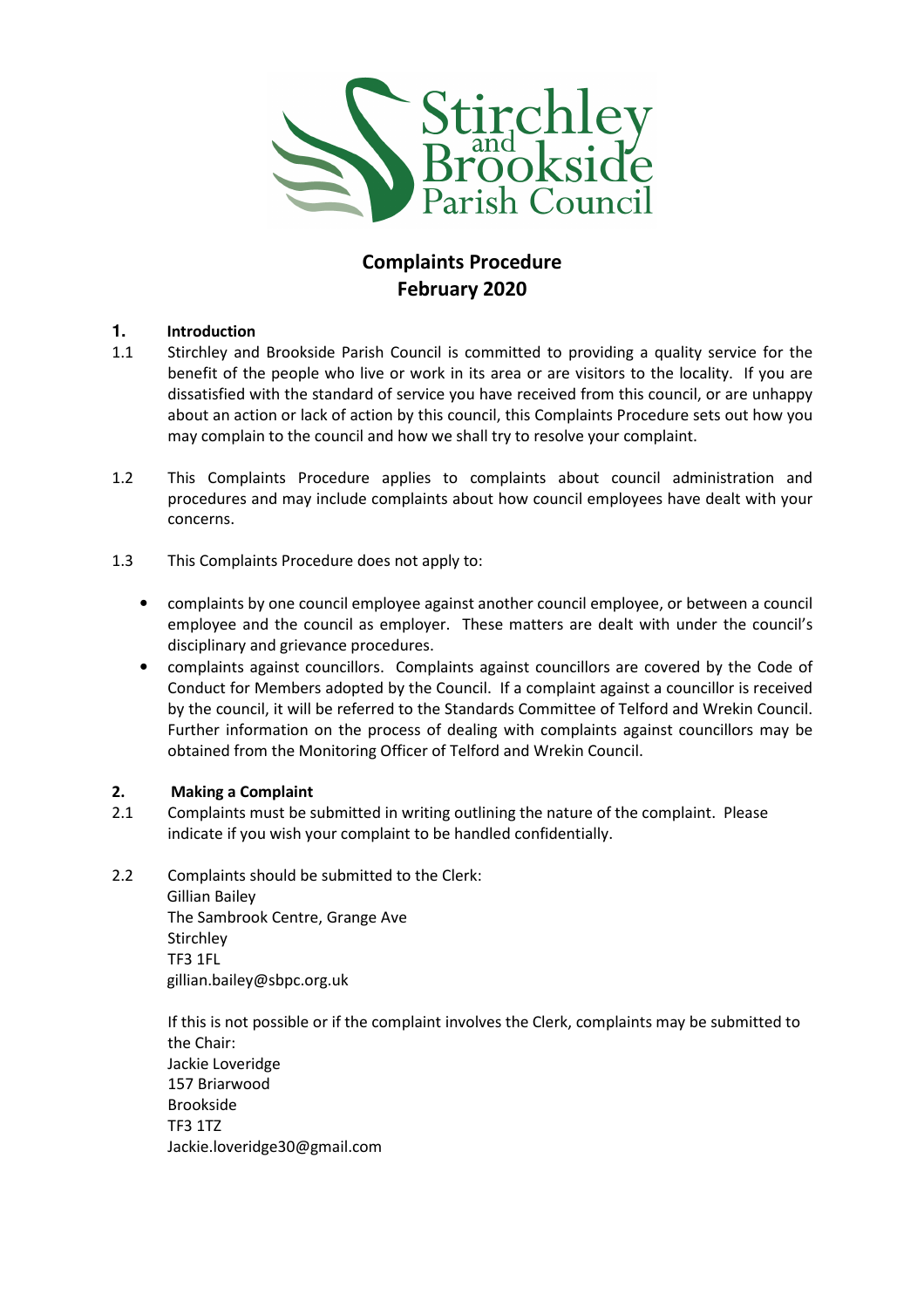## 3 Receipt of Complaint

3.1 Complaints will be acknowledged, in writing within 5 working days; confirming that the complaint will be treated confidentially and the next steps in the procedure

# 4 Resolution

## 4.1 Stage 1

 Every effort will be made to resolve complaints quickly and to the complainant's satisfaction. A decision will be provided to the complainant within 5 working days unless there are exceptional circumstances.

#### 4.2 Stage 2

- 4.2.1 If the complainant is not satisfied with the stage 1 outcome, the clerk or nominated officer will acknowledge the complainants remaining concerns within 5 working days and confirm the next steps in the procedure and timescales.
- 4.2.2 The Clerk, Chair or Policy and Resources Committee as appropriate will investigate the facts of the complaint, this may involve speaking to other staff. The complainant may be invited to a meeting to discuss the complaint.
- 4.2.3 At a resolution meeting the complainant will be asked to outline the grounds for complaint. Questions may be asked by the clerk, or other nominated officer or by the Chair of the meeting. Each party will be given the opportunity to summarise their respective positions.
- 4.2.4 The complainant will be advised when a decision about their complaint will be made and when it will be communicated to them.

#### 5 Decision

5.1 The council will write to the to the complainant within 20 days to confirm whether or not their complaint has been upheld, giving reasons for its decision together with details of any further action to be taken if appropriate, and the appeal process.

#### 6 Appeal

6.1 If a complainant is still not satisfied with the outcome of their complaint they may appeal. The clerk will convene a meeting of the appeals subcommittee to review the matter. The decision of the appeals subcommittee is final.

#### 7 Data Protection

7.1 Your personal information will be held in accordance with our privacy policy which is attached at appendix one.

Review February 2021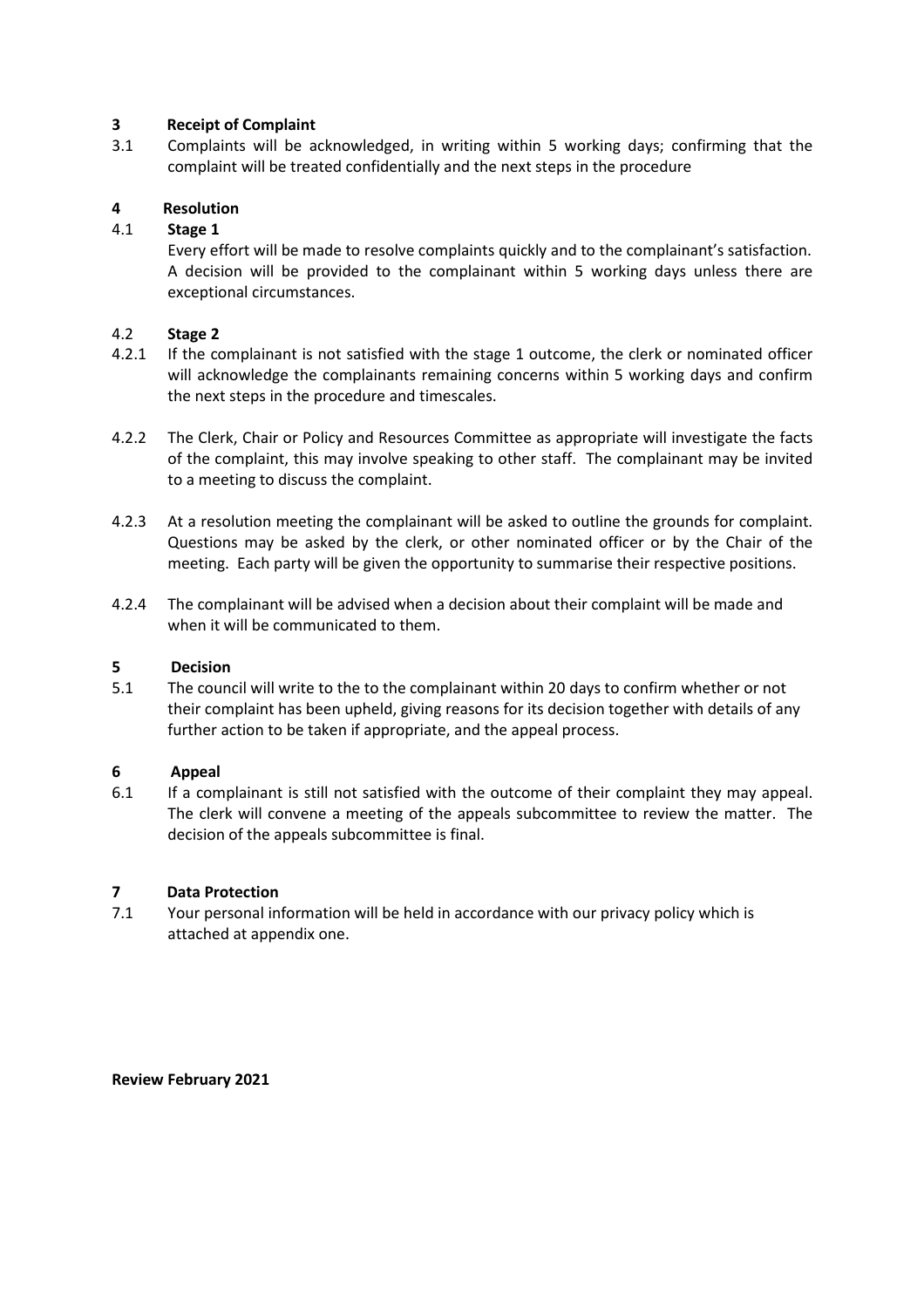Appendix One



# Complaints Procedure Privacy Policy

Your personal information is being processed by Stirchley & Brookside Parish Council. We are committed to managing personal information in line with current legislation and best practice, this includes the new General Data Protection Regulation (GDPR) which is active from May 25th, 2018. Whenever you provide personal information, we will treat information in accordance with our privacy policy.

#### Description of processing

The following is a broad description of the way this council processes personal information:

#### Reasons for processing information

We process personal information to enable us to deal with your complaint.

#### Type of information processed

We process information relating to the above purposes. This information may include personal details- such as name, address and contact details.

#### Who the information is processed about

We process information regarding the person making the complaint.

#### Who the information may be shared with

We may share this information with committees or individuals involved in the investigation of your complaint. We will not share information with any third parties.

#### Retention policy

| <b>Retention Period</b>         | All information below will be kept whilst we are dealing with your<br>complaint. |
|---------------------------------|----------------------------------------------------------------------------------|
| Where stored:                   | Electronic, paper                                                                |
| <b>Authority:</b>               | <b>Stirchley and Brookside Parish Council</b>                                    |
| <b>Information Asset Owner:</b> | Stirchley and Brookside Parish Council                                           |
| <b>Location Held:</b>           | <b>Electronically and Secure File</b>                                            |
| <b>Permanent Preservation:</b>  | No                                                                               |
| <b>Sensitive Personal Data:</b> | Yes                                                                              |